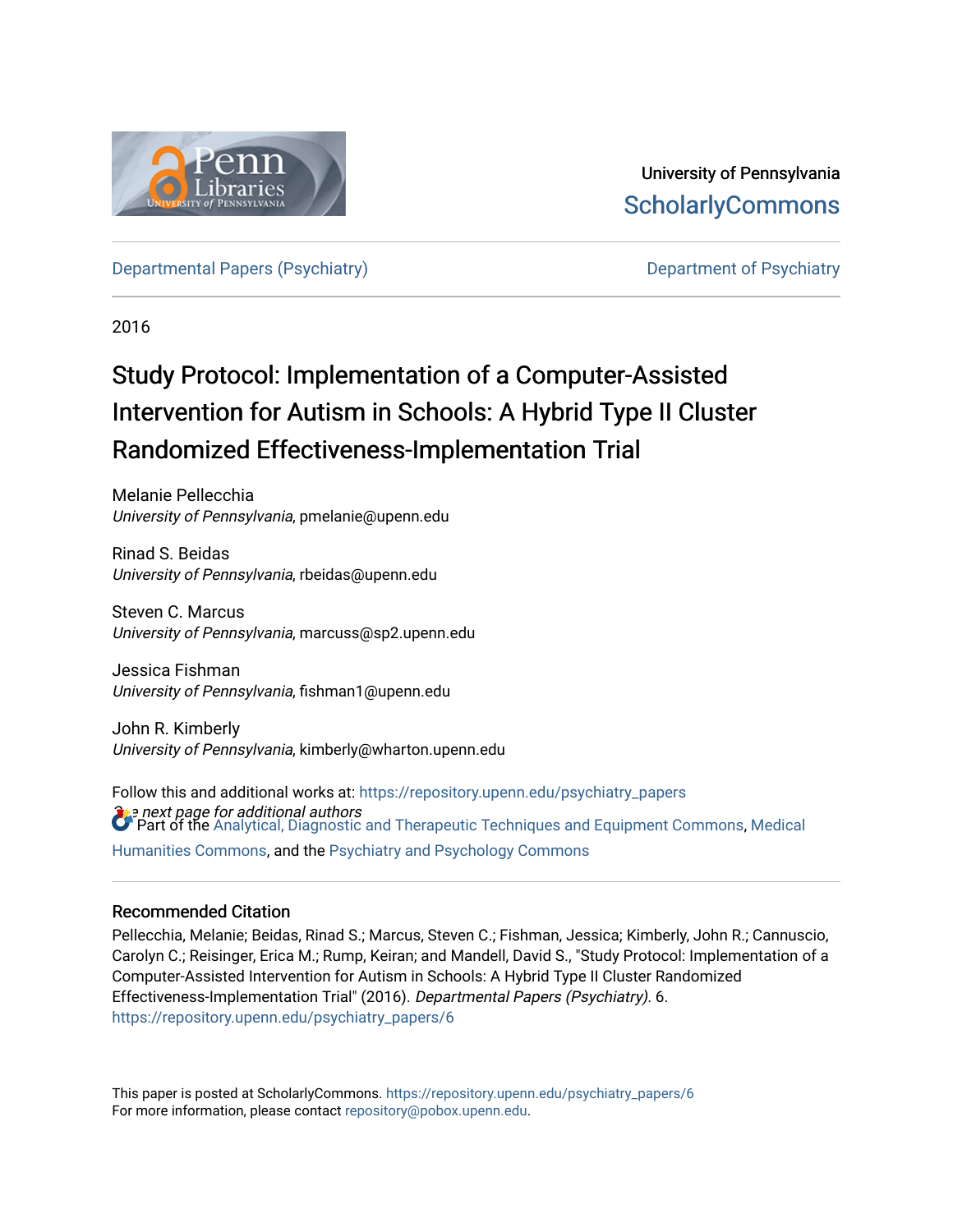## Study Protocol: Implementation of a Computer-Assisted Intervention for Autism in Schools: A Hybrid Type II Cluster Randomized Effectiveness-Implementation Trial

## **Abstract**

Background: The number of children diagnosed with autism has rapidly outpaced the capacities of many public school systems to serve them, especially under-resourced, urban school districts. The intensive nature of evidence-based autism interventions, which rely heavily on one-to-one delivery, has caused schools to turn to computer-assisted interventions (CAI). There is little evidence regarding the feasibility, effectiveness, and implementation of CAI in public schools. While CAI has the potential to increase instructional time for students with autism, it may also result in unintended consequences such as reduction in the amount of interpersonal (as opposed to computerized) instruction students receive. The purpose of this study is to test the effectiveness of one such CAI—TeachTown—its implementation, and its effects on teachers' use of other evidence-based practices.

Methods:This study protocol describes a type II hybrid cluster randomized effectiveness-implementation trial. We will train and coach 70 teachers in autism support classrooms in one large school district in the use of evidence-based practices for students with autism. Half of the teachers then will be randomly selected to receive training and access to TeachTown: Basics, a CAI for students with autism, for the students in their classrooms. The study examines: (1) the effectiveness of TeachTown for students with autism; (2) the extent to which teachers implement TeachTown the way it was designed (i.e., fidelity); and (3) whether its uptake increases or reduces the use of other evidence-based practices.

Discussion: This study will examine the implementation of new technology for children with ASD in public schools and will be the first to measure the effectiveness of CAI. As importantly, the study will investigate whether adding a new technology on top of existing practices increases or decreases their use. This study presents a unique method to studying both the implementation and exnovation of evidence-based practices for children with autism in school settings.

Trial registration: NCT02695693. Retrospectively registered on July 8, 2016.

## Keywords

effectiveness, implementation trial, exnovation, de-implementation, computer-assisted intervention

## **Disciplines**

Analytical, Diagnostic and Therapeutic Techniques and Equipment | Medical Humanities | Psychiatry and Psychology

## Author(s)

Melanie Pellecchia, Rinad S. Beidas, Steven C. Marcus, Jessica Fishman, John R. Kimberly, Carolyn C. Cannuscio, Erica M. Reisinger, Keiran Rump, and David S. Mandell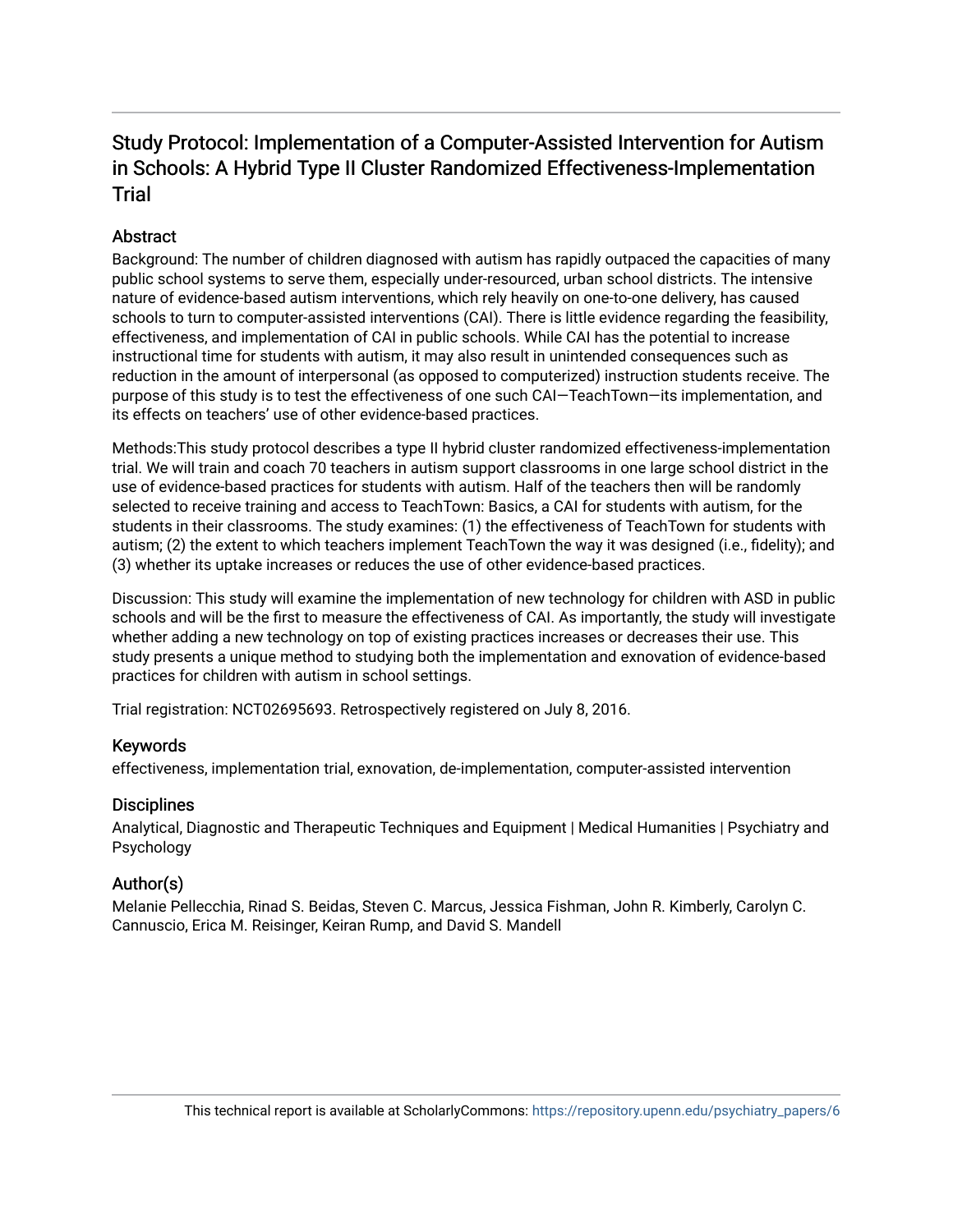## **STUDY PROTOCOL CONSUMING THE RESERVE ACCESS**



# Study protocol: implementation of a computer-assisted intervention for autism in schools: a hybrid type II cluster randomized effectiveness-implementation trial

Melanie Pellecchia<sup>1[\\*](http://orcid.org/0000-0003-1924-0269)</sup> $\bullet$ , Rinad S. Beidas<sup>1</sup>, Steven C. Marcus<sup>1</sup>, Jessica Fishman<sup>1</sup>, John R. Kimberly<sup>2</sup> , Carolyn C. Cannuscio<sup>3</sup>, Erica M. Reisinger<sup>1</sup>, Keiran Rump<sup>1</sup> and David S. Mandell<sup>1</sup>

## Abstract

**Background:** The number of children diagnosed with autism has rapidly outpaced the capacities of many public school systems to serve them, especially under-resourced, urban school districts. The intensive nature of evidencebased autism interventions, which rely heavily on one-to-one delivery, has caused schools to turn to computerassisted interventions (CAI). There is little evidence regarding the feasibility, effectiveness, and implementation of CAI in public schools. While CAI has the potential to increase instructional time for students with autism, it may also result in unintended consequences such as reduction in the amount of interpersonal (as opposed to computerized) instruction students receive. The purpose of this study is to test the effectiveness of one such CAI—TeachTown—its implementation, and its effects on teachers' use of other evidence-based practices.

Methods: This study protocol describes a type II hybrid cluster randomized effectiveness-implementation trial. We will train and coach 70 teachers in autism support classrooms in one large school district in the use of evidencebased practices for students with autism. Half of the teachers then will be randomly selected to receive training and access to TeachTown: Basics, a CAI for students with autism, for the students in their classrooms. The study examines: (1) the effectiveness of TeachTown for students with autism; (2) the extent to which teachers implement TeachTown the way it was designed (i.e., fidelity); and (3) whether its uptake increases or reduces the use of other evidence-based practices.

**Discussion:** This study will examine the implementation of new technology for children with ASD in public schools and will be the first to measure the effectiveness of CAI. As importantly, the study will investigate whether adding a new technology on top of existing practices increases or decreases their use. This study presents a unique method to studying both the implementation and exnovation of evidence-based practices for children with autism in school settings.

Trial registration: [NCT02695693](https://clinicaltrials.gov/ct2/show/NCT02695693). Retrospectively registered on July 8, 2016.

Keywords: Effectiveness-implementation trial, Exnovation, De-implementation, Computer-assisted intervention

<sup>1</sup>Center for Mental Health Policy and Services Research, Perelman School of Medicine, University of Pennsylvania, 3535 Market St., 3rd Floor, Philadelphia, PA 19104, USA

Full list of author information is available at the end of the article



© The Author(s). 2016 Open Access This article is distributed under the terms of the Creative Commons Attribution 4.0 International License [\(http://creativecommons.org/licenses/by/4.0/](http://creativecommons.org/licenses/by/4.0/)), which permits unrestricted use, distribution, and reproduction in any medium, provided you give appropriate credit to the original author(s) and the source, provide a link to the Creative Commons license, and indicate if changes were made. The Creative Commons Public Domain Dedication waiver [\(http://creativecommons.org/publicdomain/zero/1.0/](http://creativecommons.org/publicdomain/zero/1.0/)) applies to the data made available in this article, unless otherwise stated.

<sup>\*</sup> Correspondence: [pmelanie@upenn.edu](mailto:pmelanie@upenn.edu) <sup>1</sup>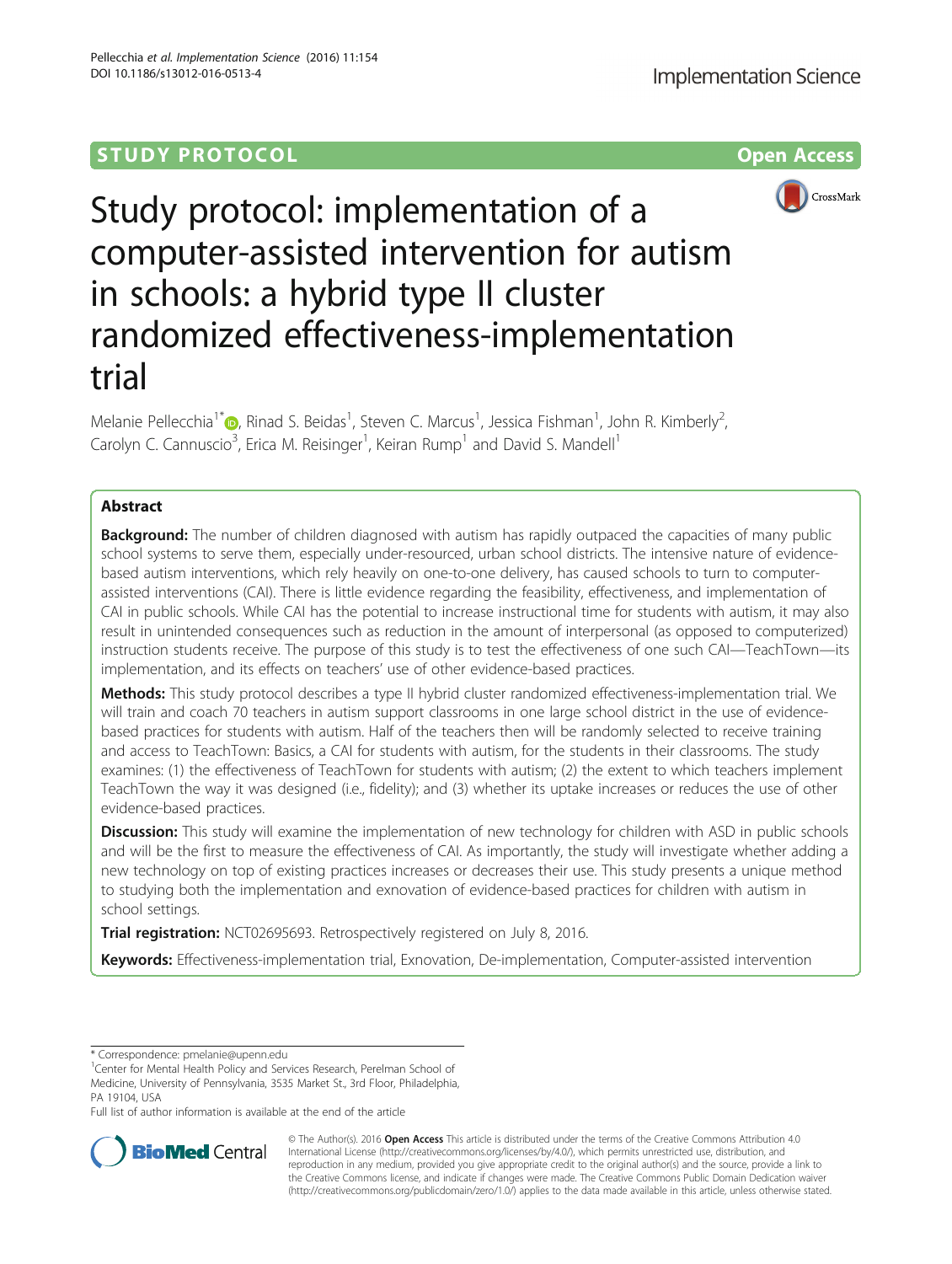#### <span id="page-3-0"></span>Background

Autism spectrum disorder (ASD) is characterized by impairments in socialization and communication and is accompanied by highly restricted interests and repetitive behaviors [\[1](#page-10-0)]. The number of children with autism in special education has increased an average of 17% a year for the past 15 years [[2\]](#page-10-0). This increase places a significant financial burden on schools. Evidence-based autism interventions are expensive, requiring skilled interventionists working with children individually or in small groups for up to 25 h per week [[3\]](#page-10-0). The average annual expenditure per pupil with autism is three times that of children in general education and twice that of other children in special education [\[5](#page-10-0)]. While there is little description of services associated with this elevated expenditure [[4, 6](#page-10-0)–[9](#page-11-0)], it is likely that much of the increase comes from the use of these intensive interventions [[10](#page-11-0)].

In recent years, computer-assisted interventions (CAI) have gained popularity as a method for educating children with ASD [[11\]](#page-11-0). Many CAI have integrated evidence-based instructional strategies for children with ASD [\[7](#page-10-0), [12](#page-11-0)–[17\]](#page-11-0). CAI is appealing to under-resourced schools because of the potential to provide cost-effective individualized instruction while freeing up teachers to provide concurrent group instruction.

Most studies of CAI are descriptive and exploratory, and employ small samples with single-subject research designs [[16, 18](#page-11-0)]. Preliminary findings indicate promising results for academic, social, and language outcomes, with anecdotal improvements in behavior and compliance during instructional time [\[19](#page-11-0)–[21](#page-11-0)]. Overall, however, the use of CAI for students with ASD has outpaced the evidence for its efficacy [[12](#page-11-0)]. A notable exception is TeachTown: Basics, a CAI that includes computerized lessons combined with teacher-delivered interpersonal instructional activities. In a randomized trial, students who received instruction using TeachTown improved more on language and cognitive outcomes than students in a control group after 3 months of intervention [[22\]](#page-11-0). The study sample was small, however, and the study was conducted in only a few classrooms.

New technologies like TeachTown could have unintended consequences or be implemented in unexpected ways. For example, teachers may choose to implement some components of TeachTown and not others. They also may perceive that TeachTown can substitute for existing practices and change other instructional approaches as a result. Understanding the factors that affect the implementation of CAI and how the implementation of CAI affects teachers' use of other evidence-based practices is critical for evaluating their effectiveness, feasibility, and sustainability in underresourced public schools.

The purpose of this hybrid effectiveness-implementation [[23\]](#page-11-0) study is to (1) assess the effectiveness of the TeachTown program in improving the outcomes of youth with ASD using a randomized trial in an urban public school district, (2) understand how teachers implement this new technology within their classrooms and the factors that affect implementation, and (3) evaluate how existing evidencebased practices (EBP) change when a new technology is introduced.

We hypothesize that TeachTown will be associated with improvements in children's cognitive ability and academic skills. Our hypotheses about factors affecting TeachTown implementation, and what will happen to existing practices when TeachTown is introduced, are driven by a conceptual model that combines wellestablished theories of behavior with organizational variables. Williams and Glisson propose a similar model that integrates organizational context and behavioral intention [[24](#page-11-0)], which we have expanded by adding the determinants of intention: attitudes, norms, and selfefficacy (Fig. 1).

At the core of our model is the theory of planned behavior, which posits that individuals' intention to perform a certain behavior is the most proximal determinant of that behavior, when individuals have the ability to act on their intentions. The determinants of intention are attitudes (e.g., whether one "likes" or "dislikes" using a given EBP), norms (e.g., whether one perceives that using a given EBP is viewed as appropriate by others), and self-efficacy (e.g., whether one believes that one has the necessary skills to perform the EBP). This model is commonly used to predict health behaviors and is gaining currency as a tool for understanding mental health clinicians' adoption of evidence-based practices [[25\]](#page-11-0), as well as teachers' behavior, including use of educational

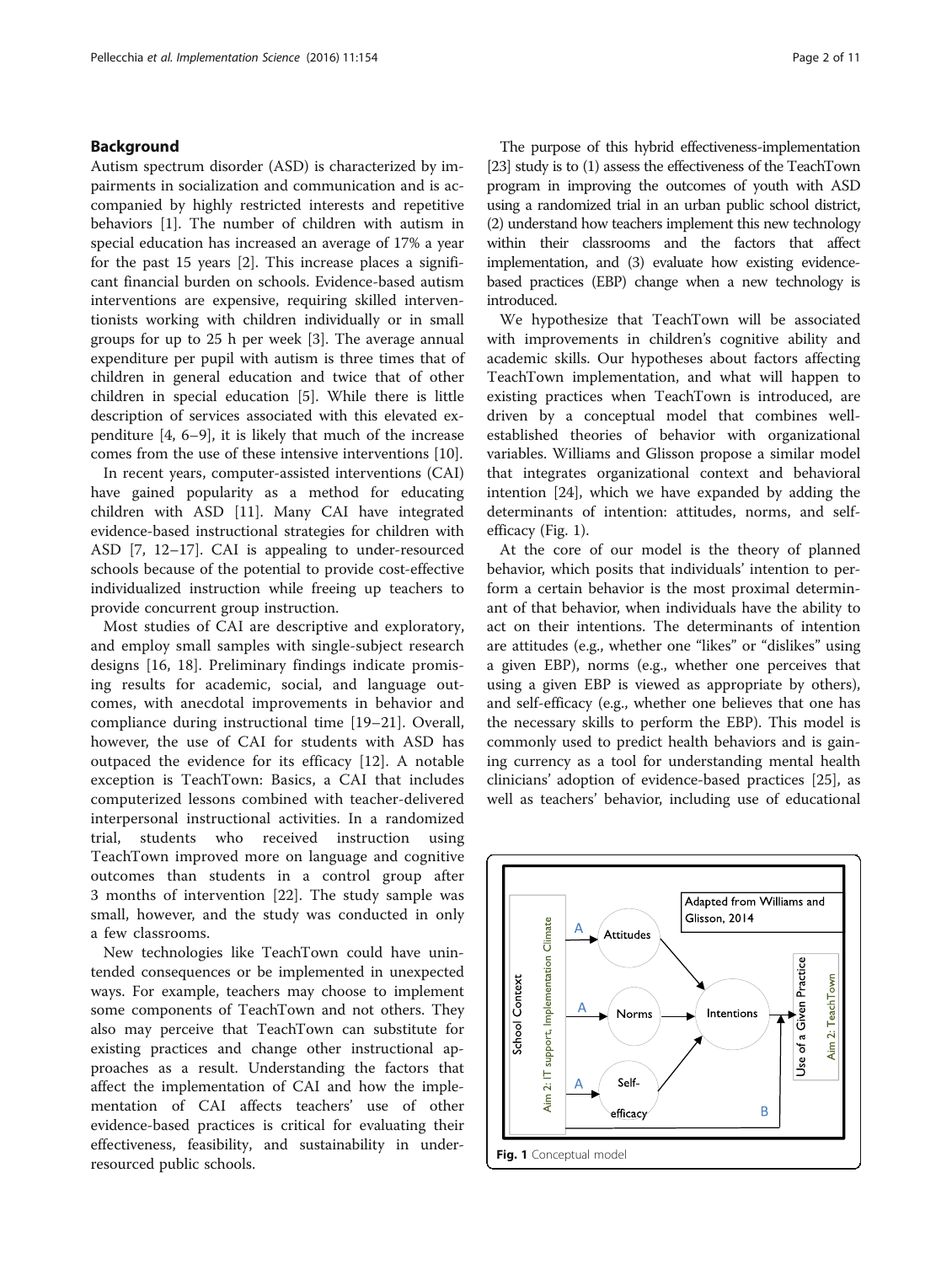technology [[26](#page-11-0)] and different curricular and teaching approaches [\[27](#page-11-0)–[31\]](#page-11-0).

This model motivates two sets of hypotheses. First, we hypothesize that a strong organizational context, defined as climate for innovation implementation [[32](#page-11-0)] will positively influence the determinants of intention and result in greater use of TeachTown, as will the presence of greater IT support (pathway A). Second, we hypothesize that schools' organizational context and IT support will moderate the association between intentions and behavior, such that, among teachers with strong intentions to use TeachTown, better support will result in greater use (pathway B).

For the past 8 years, our team has provided extensive training and coaching to autism support teachers in the use of several EBPs for children with ASD. The second set of hypotheses relate to teachers' use of the EBPs in which we have trained them (aim 3). For this aim, we conceptualize TeachTown as a new technology that affects the organizational context and teacher behavior. TeachTown may influence teachers' attitudes, norms, and self-efficacy about the use of existing EBP (pathway A) and moderate the association between their intentions to use these practices and their behavior (pathway B). Specifically, we hypothesize that introducing Teach-Town will negatively affect teachers' attitudes, norms, and perceptions about using existing EBP, and that teachers will "exnovate" existing practices when they adopt TeachTown. Exnovation refers to the "process whereby an organization decides to divest itself of an innovation that it had previously adopted." [[33](#page-11-0)–[35](#page-11-0)] Introducing a new technology may result in one of three exnovation outcomes: full exnovation (the new technology completely replaces the previous one so that there is no trace of the previous practice), partial exnovation (the new technology replaces parts or components of the previous practice), or no exnovation (the new technology does not replace the previous practice). We hypothesize that the introduction of TeachTown will result in partial exnovation of EBPs. Teachers may reduce their use of EBP because they think that TeachTown is a reasonable (and easier) substitute for practices like oneto-one instruction or data collection. Our second competing hypothesis is that introducing TeachTown changes the organizational context by giving teachers a tool to provide unsupervised instruction to some students, which would increase the time the teacher has to work with other students. In this case, we would expect use of EBP to increase in classrooms with TeachTown.

TeachTown may be a feasible intervention that improves outcomes for children with ASD in public schools that is well suited for under-resourced settings. On the other hand, there may be negative consequences of implementing CAI, such as reduced use of existing EBPs, which should be weighed against potential benefit. The proposed study offers a novel opportunity to test the effectiveness and implementation of a promising CAI and concurrently increase our understanding of what happens to existing practices when new ones are introduced. Accordingly, we rely on a hybrid effectivenessimplementation design [[36](#page-11-0)], in which the primary outcome is effectiveness, but where we also examine the association of organizational and teacher characteristics with TeachTown and EBP implementation.

#### Methods

#### Setting

The study will occur in the School District of Philadelphia, the eighth largest school district in the country. The majority of students served by the school district are ethnic minorities (69%); 75% live below the poverty line. The district has attempted to improve access to evidencebased interventions for students with ASD by supporting the implementation of a comprehensive treatment package (Strategies for Teaching based on Autism Research: STAR), consisting of a set of evidence-based practices for the treatment of ASD, in autism support classrooms. As part of the current study, we will provide consultation and training to teachers in the use of the EBP in which we have provided training for the past 8 years. Our coaches provide didactic training in a group setting, as well as in vivo coaching in each classroom regarding the use of the EBPs.

#### Participants

#### **Teachers**

Teachers in the School District of Philadelphia's K-2 autism support classrooms  $(n = 83)$  will be recruited. Teachers will participate in TeachTown training as part of their professional development but will not be required to participate in this study. We anticipate recruiting 80% of teachers (69 classrooms). Teachers will be randomly assigned to one of two conditions during year 1 of the study: TeachTown and waitlist. Teachers in the waitlist condition will receive training and support in the use of TeachTown in year 2 of the study.

#### Children and their families

By district regulation, children in K-2 autism support classrooms will be between the ages of 5 and 8. The recruitment goal for the study is 4–5 students in each of the 69 classrooms (which usually have 8 students), for a total of 276 participants. Inclusion criteria are that children have an educational classification of autism and be enrolled at least half time in a K-2 autism support classroom. The one exclusion criterion is if the primary caregiver does not speak English or Spanish, which would exclude <1% of eligible participants.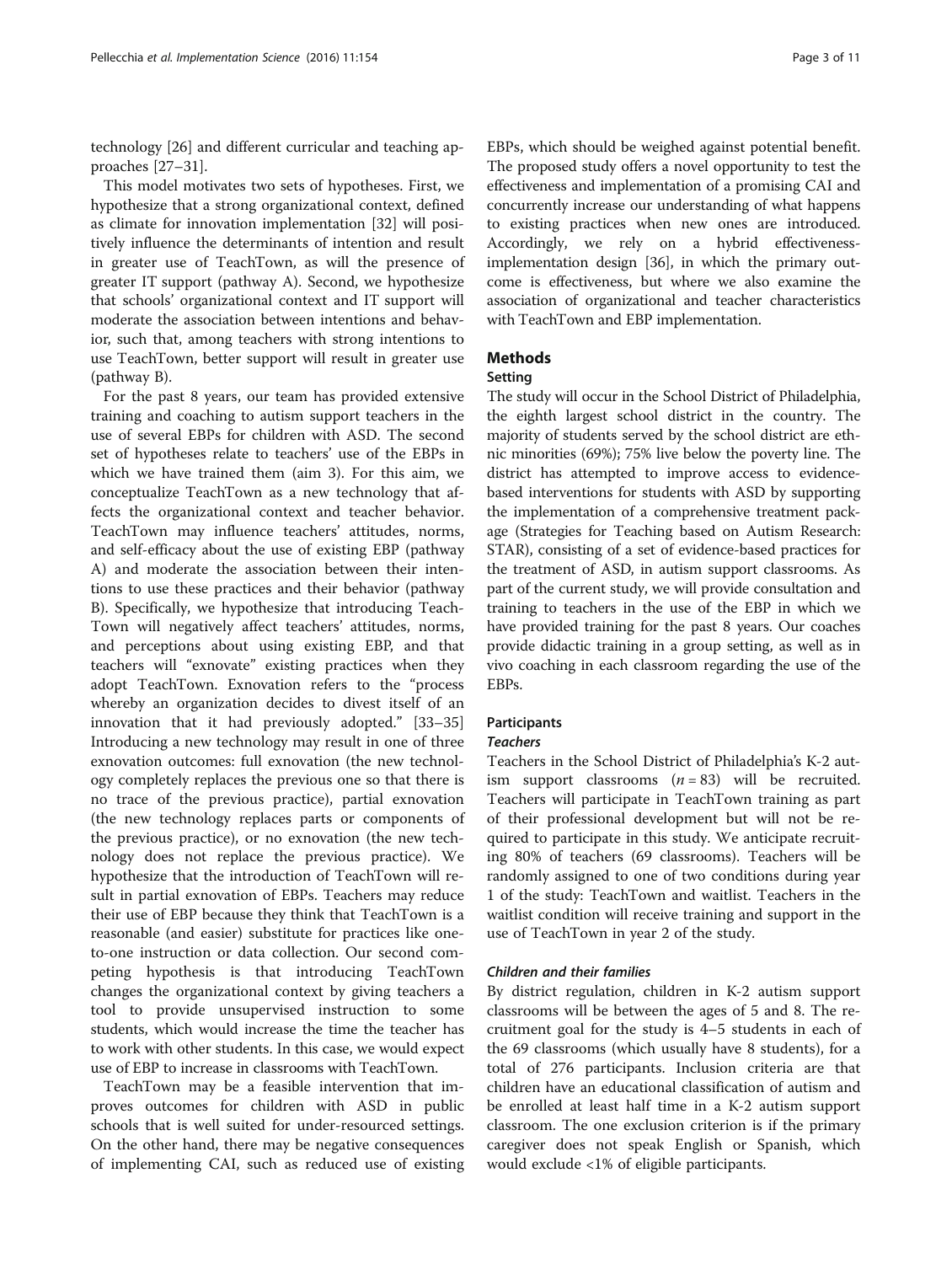#### <span id="page-5-0"></span>Overview of intervention

TeachTown: Basics is a CAI that includes off-computer interpersonal activities, automatic data collection and reporting, and a note system for communication with the child's team. The curriculum is designed for children developmentally aged 2–7 years, which describes the vast majority of our potential sample.

Computer-assisted instruction The computer lessons incorporate the principles of ABA, using a discrete trial format [[37\]](#page-11-0), in which the student is provided with a specific instruction, and selects the correct response. Correct responses are immediately reinforced using animated reward games, verbal praise, and graphics. The lessons use specific prompting procedures, such as fading and highlighting the correct answers, to promote success. The curriculum progresses through five levels, and students' progress at their own pace. The curriculum content addresses six domains: (1) adaptive skills, (2) cognitive skills, (3) language arts, (4) language development, (5) mathematics, and (6) social emotional skills. Progress monitoring is part of the program. Students complete pre-tests and must demonstrate mastery before progressing to the next lesson. Teachers are asked to have the child spend 20 min per day on the software either with the teacher, an aide, or independently.

Off-line activities: interpersonal lessons Teachers provide interpersonal lessons via direct instruction. These lessons focus on the same areas targeted in the CAI activities; however, the lessons are designed to promote expressive language and interaction skills. Lesson plans and cues for instructional delivery are included with the program.

#### Teacher training in TeachTown

Consistent with best practices [[38](#page-11-0)–[40](#page-11-0)], teachers in the intervention group (and the control group in year 2) will receive 2 days of didactic training at the start of the school year, with experiential components, webinars throughout the school year, and monthly consultation. Training and monthly consultation in TeachTown will be provided by the program developers.

## Aim 1: effectiveness: How does TeachTown affect student outcomes?

We will examine to what extent TeachTown is associated with student gains in cognitive ability, language skills, school readiness, and social skills. We hypothesize that use of TeachTown will be associated with improved student outcomes in these domains.

#### Measures

Our primary outcome of interest, in keeping with recent randomized trials of autism interventions, is cognitive gain. Other selected measures are tied to the domains in which TeachTown purports to affect change (see Table 1).

Table 1 List of measures, respondents, and time points for data collection

| Measure                                                         | Respondent                                                                              | Time point                  |
|-----------------------------------------------------------------|-----------------------------------------------------------------------------------------|-----------------------------|
| Aim 1: Effectiveness                                            |                                                                                         |                             |
| Differential Ability Scales, 2nd Edition (DAS-II)               | Direct observation of student functioning<br>completed by graduate student or clinician | Beginning and end of year 1 |
| Bracken Basic Concept Scales, 3rd Edition                       | Direct observation of student functioning<br>completed by graduate student or clinician | Beginning and end of year 1 |
| Autism Diagnostic Observation<br>Schedule-2nd edition (ADOS-2)  | Direct observation of student functioning<br>completed by graduate student or clinician | Throughout year 1           |
| Adaptive Behavior Assessment System,<br>2nd Edition (ABAS-II)   | Teacher rating form of child functioning                                                | Beginning and end of year 1 |
| Pervasive Developmental Disorder Behavior<br>Inventory (PDD-BI) | Teacher rating form of child functioning                                                | Beginning and end of year 1 |
| Social Communication Questionnaire (SCQ)                        | Parent rating form of child functioning                                                 | Beginning of year 1         |
| Family Demographic Questionnaire                                | Parent                                                                                  | Beginning of year 1         |
| Teacher Demographic Questionnaire                               | Teacher                                                                                 | Beginning of year 1         |
| Aim 2: Implementation                                           |                                                                                         |                             |
| TeachTown penetration                                           | Computer software logs                                                                  | Monthly                     |
| TeachTown fidelity                                              | Direct observation of teacher behavior<br>conducted by TeachTown staff                  | Monthly                     |
| Intentions and attitudes scale                                  | Teacher rating scale                                                                    | Mid-year years 1 and 2      |
| Aim 3: Exnovation                                               |                                                                                         |                             |
| Existing EBP fidelity                                           | Direct observation of teacher behavior<br>conducted by trained research assistants      | Monthly                     |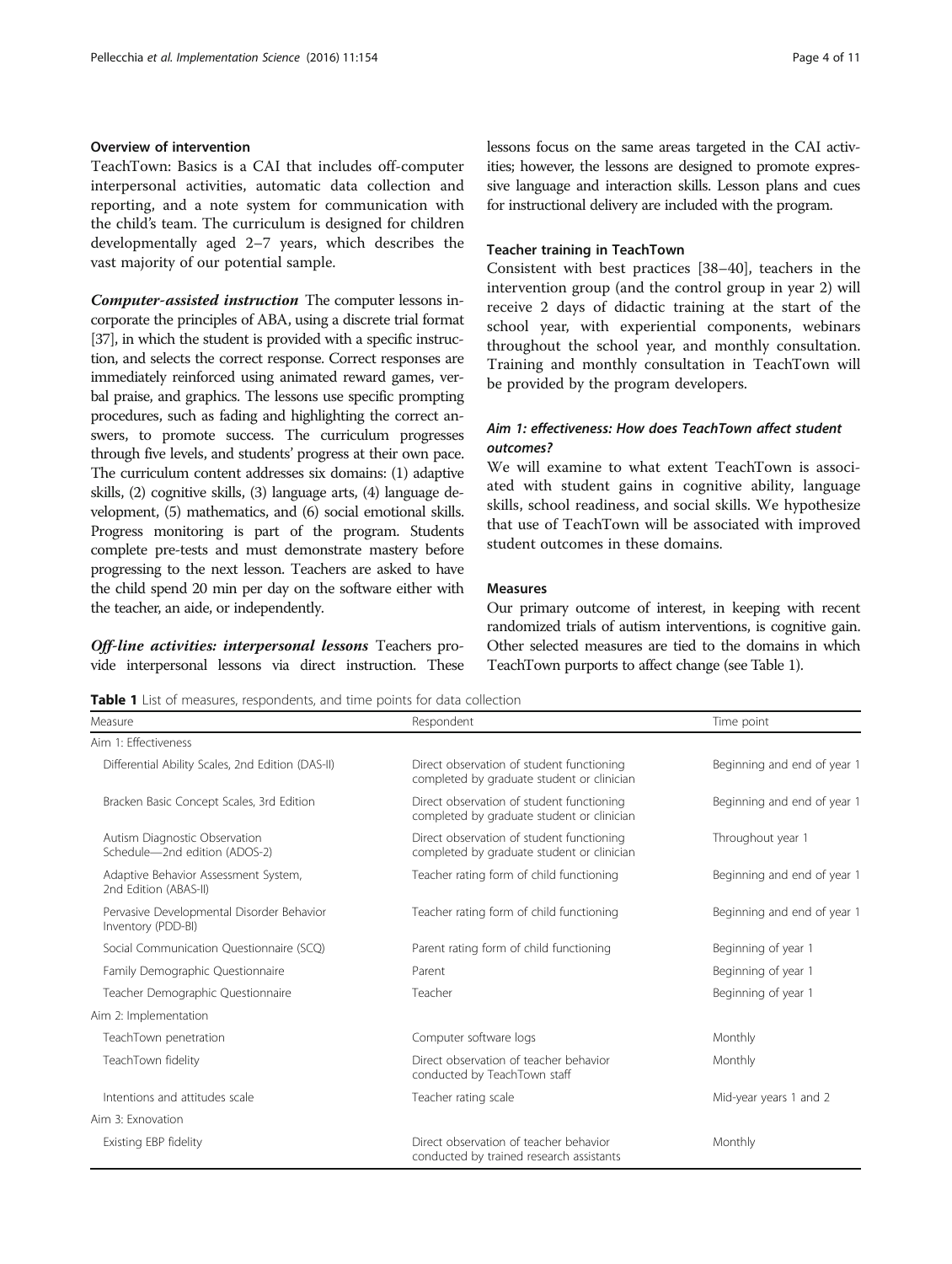Cognitive ability will be assessed using the Differential Ability Scales, 2nd Edition (DAS-II) [\[41\]](#page-11-0). The DAS-II assesses cognitive abilities that are important to learning and may be administered to children ages 2 years 6 months through 17 years 11 months across a broad range of developmental levels. A member of the assessment team will administer the DAS-II to students in the study at the beginning and end of the academic year in year 1.

Adaptive skills will be measured using the Adaptive Behavior Assessment System, 2nd Edition (ABAS-II) [\[42](#page-11-0)]. The ABAS-II uses a behavior-rating format to assess adaptive behavior and related skills for individuals, birth through 89 years of age. Teachers will complete the ABAS-II at the beginning and end of the academic year in year 1.

School readiness skills, including language arts, language development, and mathematics, will be measured using the Bracken Basic Concept Scale—3rd Edition [\[43](#page-11-0)]. This scale assesses knowledge of concepts associated with pre-academic skills, such as colors, letters, numbers/counting, sizes, comparisons, and social concepts like social relationships and emotions [[44](#page-11-0)–[46](#page-11-0)]. A member of the assessment team will administer the Bracken at the beginning and end of the school year in year 1.

Social skills and pragmatic language will be measured using the Pervasive Developmental Disorder Behavior Inventory (PDD-BI) [\[47](#page-11-0)]. The PDD-BI is a rating scale that assesses problem behaviors, social skills, language skills, and learning or memory skills in children who have been diagnosed with autism. It can be used with children between the ages of 1.6 and 12.5 years. The teacher report version of the PDD-BI will be administered by a member of the assessment team at the beginning and end of the academic year in year 1.

Autism classification All children in the study will have an educational classification of ASD provided by a school psychologist as part of their educational evaluation. Autism diagnoses will be confirmed in our sample using the Social Communication Questionnaire (SCQ) [\[48\]](#page-11-0), a parent-report measure that examines the presence of autism spectrum disorder (ASD) symptoms in children, and the Autism Diagnostic Observation Schedule—2nd edition (ADOS-2), administered to 20% of the sample.

Demographic survey A parent or guardian will complete a form that includes demographics, family composition, education, and financial resources using the relevant US Census Survey questions.

#### Data collection

Direct observation measures Members of the assessment team will visit each school at baseline and the end of the academic year to administer the DAS-II and

Bracken. The team will meet weekly to maintain 90% reliability on these measures.

Parent report measures Parents will complete the demographic survey and SCQ at baseline. Parents will be requested to mail in the form, with follow-up phone calls to increase the response rate. They will receive \$50 for completing the forms.

Teacher report measures Classroom teachers will complete the ABAS and the PDD-BI for each student enrolled in the study at the beginning of the year and again at the end of the academic year in year 1. Teachers will receive \$20 per child for each wave of data collection.

#### Data analyses

Analysis will be based on randomization of classrooms to TeachTown ( $n = 35$ ) or control ( $n = 34$ ). Outcomes will be analyzed at the student level across time. Outcome differences will be estimated with longitudinal nested linear models with random effects for classroom and student [[49](#page-11-0)–[51\]](#page-11-0). All outcome measures are continuous variables.

We also will examine several potential moderators of TeachTown impact, including: (1) symptoms at baseline (measured by the PDDBI); (2) cognitive functioning at baseline (measured by the DAS); (3) penetration (whether the consented student received TeachTown instruction based on the electronic logs); (4) fidelity of program implementation (direct observation of generalization lessons, described in aim 2); (5) use of the EBPs described in Aims 3; and (6) family characteristics, including family composition and parent education and income. Potential moderators will be included in the model as main effects and as interaction terms with time and treatment group factors in the model. The three-way interaction between time, treatment group, and the moderator will be used to assess the presence and magnitude of the moderating effect. Because both TeachTown and EBP fidelity may vary over the course of the year for each student, we will use growth mixture models to categorize fidelity trajectories at the student level.

### Aim 2: implementation: How do teachers use TeachTown, and what factors are associated with its use?

We will measure implementation of the TeachTown program using a subset of the implementation outcomes described by Proctor and colleagues [[53](#page-11-0)]. Specifically, we will measure teachers' fidelity to the program manual and penetration of use across classrooms. We hypothesize that the percentage of students using Teach-Town and fidelity will vary among teachers and over time. Both will be influenced by teachers' intentions to use TeachTown and determinants of those intentions (attitudes, norms, and self-efficacy). Because this aim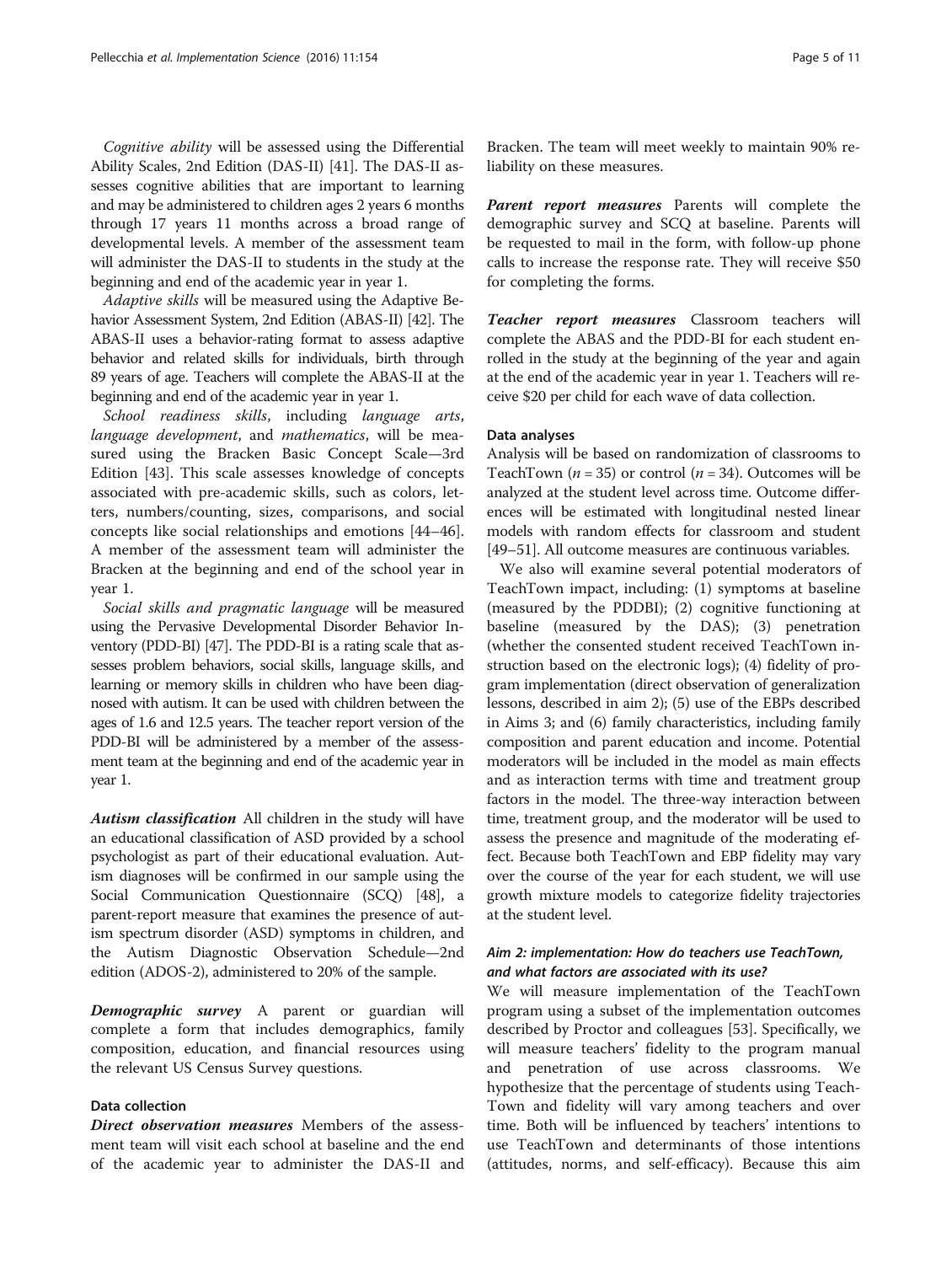focuses on teacher behavior (rather than student outcome), we aggregate penetration and fidelity to the teacher level.

#### Measures

TeachTown penetration Teachers' use of TeachTown will be measured using the logs the TeachTown software produces.

TeachTown Fidelity Teachers' accurate use of Teach-Town will be measured monthly via direct observation by coaches from the TeachTown program using a fidelity checklist created by the program developers.

#### Independent variables

Measures of intention and determinants of intention A questionnaire will use validated, standardized item stems to measure intentions, attitudes, norms, and selfefficacy regarding use of TeachTown online and offline (separately). The stems for each question were designed to be adapted for study of any behavior and have been used to successfully predict a large variety of behaviors [[54](#page-11-0)–[59\]](#page-12-0). Teachers' intentions to use TeachTown online and offline components for instruction of students with ASD will be measured by two items (e.g., "How likely is it that you will use TeachTown for online instruction of students with ASD?"). Scaled response options will range from 1 (very unlikely) to 7 (very likely). If highly correlated, the two measures of intention will be aggregated for each behavior.

Teachers' attitudes, or the extent to which one "likes" or "dislikes" using TeachTown components, will be measured by six (7-point) bipolar adjective scales, scored –3 to +3. For example, scales will allow respondents to rate using a TeachTown component as extremely unpleasant–extremely pleasant and as extremely wise–extremely foolish. The mean score across the six items will constitute our measure of attitudes toward using a TeachTown component.

Teachers' perceived norms will be measured using two standard measures that capture perceptions of normative pressure. For example, respondents will be asked to rate on a 7-point scale the perception that most autism support teachers will use TeachTown online. If highly correlated, the two measures will be aggregated.

Teachers' self efficacy will be measured by asking respondents to rate, on a 7-point scale, the statement, "If I really wanted to, I could use TeachTown online in my classroom" as likely/unlikely.

Other covariates of interest include years of teaching experience (measured through self-report) and staff-tochild ratios in the classroom (measured through direct observation).

#### Data collection

The TeachTown company will provide anonymized monthly data on all students' use of TeachTown. These data, aggregated to the classroom level, will allow us to measure penetration for all students in the classroom. Independent variables, including intentions and determinants of intention, will be measured immediately following the 2-day TeachTown training, so that teachers will have familiarity with the program before answering these questions.

#### Data analysis

Analysis will take place using data from years 1 and 2, so that teachers in the control group are included to maximize statistical power. The unit of analysis is teacher behavior ( $n \approx 69$ ). The outcomes of interest are penetration and fidelity (i.e., trajectories and variability) within teacher. Penetration will be measured as a count of the number of students in each classroom that log in any time on TeachTown during the year. We will use Poisson regression to model this outcome, using the total number of students in the classroom as the log offset.

We will model variability in fidelity within teacher in how their students use TeachTown. This fidelity may vary over time. Therefore, we will also model trajectories of variance in TeachTown fidelity over time for each teacher, using multinomial regression with these same growth curve mixture models. This analysis will give us a measure of consistency of fidelity across students over time within each classroom.

We will use structural equation modeling to identify the relative contribution of attitudes, self-efficacy, and normative pressure about each EBP to explain variation in intention to use each EBP. This analysis will determine if a homogenous or heterogeneous set of factors influence intentions to use each EBP. For example, attitudes may primarily predict intentions to use one EBP but self-efficacy may be the best predictor for another EBP. This kind of information suggests causal pathways, and future lines of research can use this information to design interventions that work for specific (or multiple) types of EBPs [[60](#page-12-0), [61](#page-12-0)]. Summaries of model fit will include overall goodness-of-fit summaries (e.g., model chisquared), as well as more focused indices of fit.

To test the extent to which organizational factors are associated with determinants of intention and the use of an EBP, we will build on the structural equation model described above. We will add organizational variables to the model and estimate pathways between organizational variables and attitudes, norms and self-efficacy, as pictured in Fig. [1](#page-3-0). To test the moderating effect of organizational variables on the association between intention and use of an EBP, we will use ordinal logistic regression. EBP use will be treated as continuous, and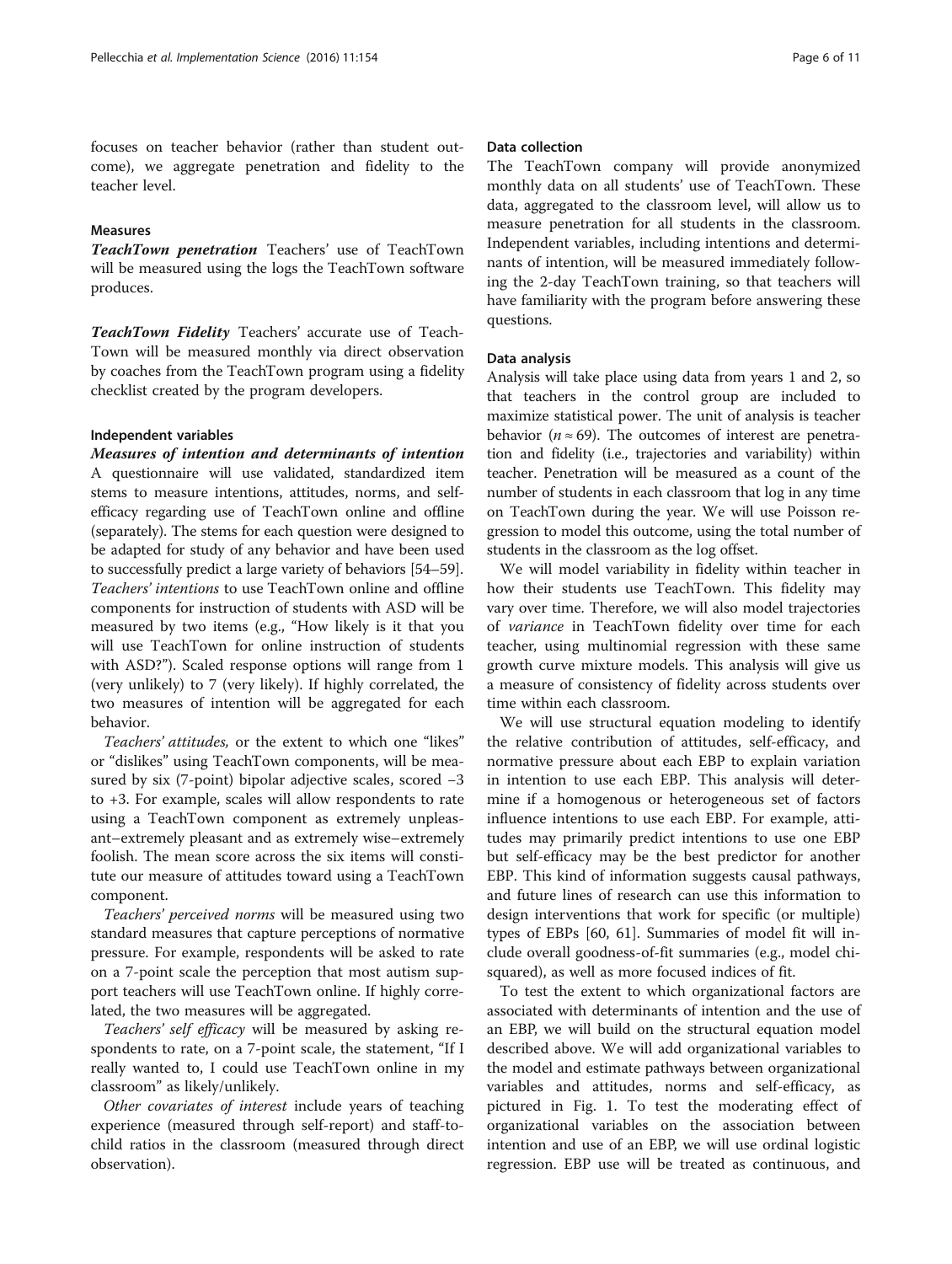moderation will be tested using interaction terms between intentions and organizational variables, with random effects for school to adjust for the nonindependence of the data.

### Aim 3: exnovation: How does use of existing EBPs change when TeachTown is introduced, and what factors influence this change?

We hypothesize that (1) teachers will decrease the amount of one-to-one teaching incorporated into their daily schedules; (2) teachers will collect less data regarding student performance; and (3) the amount of positive reinforcement, behavior correction, and visual schedules provided by teachers will remain the same. We also will test the hypothesis that TeachTown facilitates EBP use by providing unsupervised instruction for some students, and therefore moderating the association between intentions and use of TeachTown. We will examine whether current EBPs are facilitated or exnovated when TeachTown is introduced and use qualitative methods to understand stakeholder perspectives of exnovation, if relevant. In separate analyses, we will examine whether use of Teach-Town affects intentions to use EBP and determinants of those intentions: attitudes, norms and self-efficacy.

#### Overview of current EBPs

As part of our ongoing training and consultation efforts, we train and consult to teachers in five EBPs that are common across most classroom-based autism interventions: discrete trial training, pivotal response training, data collection, positive reinforcement for classroom management, and visual schedules.

Discrete trial training is implemented using an intensive one-to-one teaching session in a setting free from distractions. Discrete trial training generally involves the repeated practice of the same response for several successive teaching episodes, breaking down complex skills into component parts, and the use of reinforcers that are functionally unrelated to the response (e.g., providing a token for correctly identifying a car).

Pivotal response training uses one-to-one teaching but relies on a less structured teaching environment. It consists of loosely structured sessions that are initiated and paced by the child, take place in a variety of locations, and employ a variety of stimuli. For example, in a situation in which the student wants to play with a toy, he must explicitly request the toy from the teacher.

Classroom data collection is a critical component of autism intervention. Each teaching strategy has data sheets to track responses during one-to-one teaching and levels of prompts needed during daily routines.

Positive behavior support for behavior management comprises class-wide behavior management techniques. The goal of these strategies is to prevent challenging

behavior before it occurs and maximize opportunities for learning. Positive behavior support strategies include the use of visual supports, clear and concrete instructions, timers and cues to signal transitions, and high rates of positive reinforcement for desired behavior paired with low rates of behavior correction for undesired behavior.

Visual schedules are used throughout the day. A daily visual schedule for each child is posted in prominent locations and reviewed daily. Visual schedules are used to increase independence and decrease frustration during transitions.

#### Quantitative approach

To examine changes in the use of EBP as a result of TeachTown, we will compare the use of EBP in the TeachTown group and control group in year 1. To address the questions of (1) whether increased use of TeachTown results in changes in the use of EBP, (2) TeachTown implementation changes intentions to use other EBP, and (3) whether TeachTown moderates the association between intentions and use of EBPs, we use data from year 1 for the intervention group and year 2 for the waitlist control, so measures will be from the first year that each classroom implements TeachTown.

#### Quantitative measures Dependent variables

Accuracy of EBP implementation will be assessed every other month through direct observation in each classroom using fidelity checklists which comprise the most commonly used fidelity measures for these intervention techniques. [[52](#page-11-0), [62](#page-12-0)–[64](#page-12-0)] Bachelor's level research assistants will be trained to 90% reliability on each fidelity measure through didactic instruction and coding of training videos prior to conducting any observations in the field.

Delivery of one-to-one instruction: discrete trial training and pivotal response training will be measured through teacher report and direct observation by trained RAs. How much each is used with each student will be measured through teacher report. We will measure accuracy of discrete trial training through monthly direct observations using a fidelity checklist. We will examine quantity and accuracy separately as dependent variables. We also will examine the product of "quantity  $\times$  accuracy" consistent with our previous evaluations of fidelity for these EBPs [\[64](#page-12-0)].

Data collection will be measured through observation of completed data sheets. Trained research assistants will record the occurrence of data collection by recording the amount of data collected for each child since the last observation, based on the number of completed data sheets present.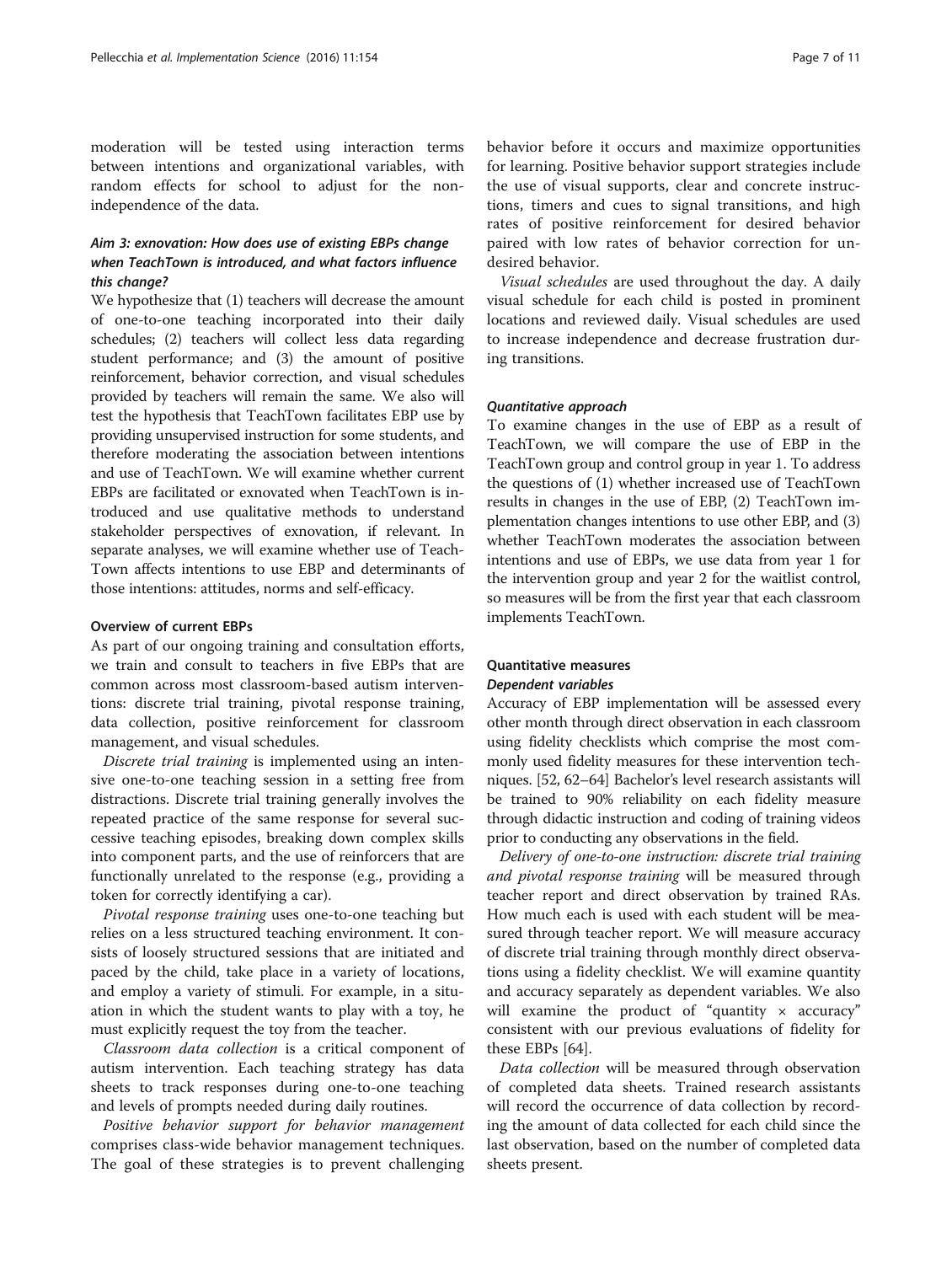Positive behavior support strategies will be measured through direct observation of teacher behavior during regular instructional routines by trained research assistants. RAs will measure teacher's use of positive reinforcement for desired student behavior using a tool designed to record the amount of praise and behavior correction statements provided by teachers during a 10 min structured observation [[65](#page-12-0)]. Reinforcement will be calculated as a ratio (i.e., the number of praise statements divided by the number of correction statements).

Visual schedules will be measured monthly by trained RAs through direct observations based on a fidelity checklist. Use of schedules will be calculated as a ratio of the teacher's correct use of schedules for each student divided by the total number of students.

#### Independent variables

Measures of intentions and determinants of intentions will be measured as described in aim 2, but asking about the EBPs of interest rather than TeachTown.

Data collection Implementation climate and IT infrastructure will be measured at the beginning of each year. Measures of teachers' intentions, attitudes, perceived norms, and self-efficacy regarding the use of the existing evidence-based practices will be measured in September and April of year 1 for the intervention group and year 2 for the control group. Surveys will be collected directly from the teacher.

Quantitative data analysis The quantitative analysis will take place in three parts, each addressing one of the questions of interest. To address the question of whether TeachTown results in reduced use of EBP, we will compare the intervention and control groups in year 1. We will conduct the analysis at the teacher level. We will create three fidelity variables for each of the five EBPs, as we did in aim 2. The analyses will mirror those described in aim 2. To address the question of whether introducing TeachTown affects intentions to use EBPs, we will conduct similar analyses with intentions to use each of the EBPs at time 2 as the outcomes of interest. If intentions are determined to vary as a function of TeachTown use, we then will explore the effects of TeachTown on each of the determinants of intention.

#### Qualitative approach: How do teachers view TeachTown and its effects on their use of EBP?

**Participants** We will recruit 48 teachers. Our purposive sampling strategy is presented in Table [1](#page-5-0) and ensures that we will reach saturation in each quadrant [[66\]](#page-12-0).

Method Semi-structured interviews will be conducted with teachers at the end of years 1 and 2. These interviews provide textual data that can be analyzed for themes, patterns, and ultimately, grounded theory [\[67](#page-12-0)]. Standardized probes will be included in the interview guide so that consistency across interviews is maintained. Interviews will be conducted by RAs under the direction of experts in qualitative research. We also will examine if the decision to exnovate is a conscious process. Specifically, we will query teachers' rationale for using TeachTown; how they view TeachTown in relation to the other EBPs (e.g., complement, replacement) and the utility and effectiveness of each. Interviews will be digitally recorded with the participants' permission, professionally transcribed, and loaded into Nvivo 10.0 software for data management and analysis.

Qualitative analysis Interviews will be analyzed using an integrated approach [[45](#page-11-0)]. Transcripts will be analyzed in an iterative process based upon an integrated approach that incorporates both inductive and deductive features [\[68](#page-12-0)]. Through a close reading of eight transcripts, the investigators will develop a set of codes to apply to the data (i.e., inductive approach). A priori codes derived from the original research questions and previous literature will also be applied (i.e., deductive approach). A random subset of transcripts (20%) will be coded by two investigators, and inter-rater reliability will be expected to be at least 90% [\[69](#page-12-0)]. Each reviewer will produce memos including examples and commentary to reach consensus regarding newly derived, emergent themes that emerged from the codes [\[68](#page-12-0)]. Once the data are coded, codes will be summarized and examined for patterns to create a tentative theory about the data.

Mixed methods analysis We will integrate the qualitative findings with quantitative measures of teacher fidelity and factors associated with fidelity. The design taxonomy is as follows: the structure is simultaneous (we will gather quantitative and qualitative data concurrently and weigh them equally:  $QUAN + QUAL$ ; the function is complementarity (to elaborate upon the quantitative findings to understand the *process* of change teachers experience); and the process is connecting (having the qualitative data set build upon the quantitative data set) [[70](#page-12-0)]. We will use mixed methods in two ways. First, we will use quantitative findings to identify patterns in the qualitative data. To do this, we will enter quantitative findings into Nvivo as attributes of each participant. Quantitative attributes will be used to categorize and compare important themes among subgroups. Then, as themes emerge from the interviews, we can use Nvivo to query whether the presence and quality of these themes differ among teachers with low, average, and high fidelity. Second, we can use the qualitative data to help interpret quantitative results, especially if there are counterintuitive findings.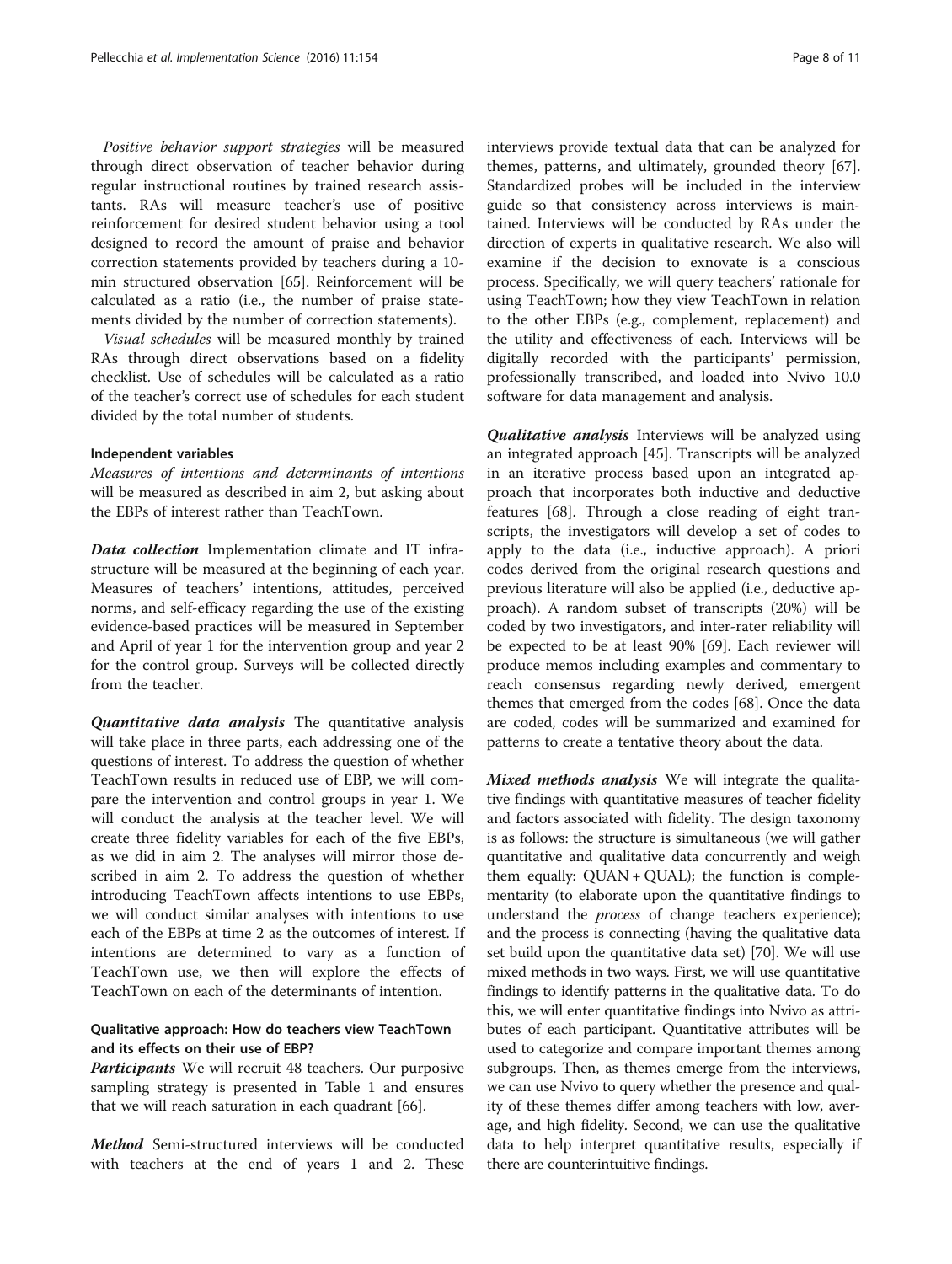<span id="page-10-0"></span>Statistical power for quantitative analyses The prior trial of TeachTown reports that students made gains in communication skills of a moderate effect [\[71\]](#page-12-0). Metaanalytic reviews of studies of other interventions for children with ASD report large intervention effects [4, [72](#page-12-0)–[74\]](#page-12-0). Based on this literature, we conducted a power analysis to determine the effect sizes we could expect in our cluster randomized study of students nested within the 70 classrooms in the district. Using the Power and Precision software package [\[75\]](#page-12-0), we calculate that for student outcomes we will have power of 80% to detect a moderate intervention effect of  $d = 0.43$ , assuming enrollment of four students per classroom, an intraclass correlation (ICC) of 0.2, and inclusion of one covariate in our regression model that explains 15% of the variation. For teacher outcomes, we will have 80% power to detect a larger effect of the intervention (*d* = .7) assuming a model with a single covariate ( $r^2$  = .15). All models assume two tailed tests with alpha = 0.05.

Our secondary goal is to test the potential impact of moderating factors. With the proposed sample size, the study will have power of 80% to identify an effect size associated with moderators of  $d = 0.65$  [\[71](#page-12-0)], a moderate-to-large effect. For teacher-level analyses, we are powered to test moderators with an effect size of  $d = 0.85$ , a large effect.

#### **Discussion**

The present study contains several important innovations. First, it relies on a strong partnership between our research group and the School District of Philadelphia [[76\]](#page-12-0), a critical component of implementation research. Through this partnership, we have gained an in-depth understanding of the barriers and facilitators to EBP implementation, making this an ideal setting in which to examine the implementation of a new technology.

Second, despite the growing popularity of CAI, the proposed study represents the first large-scale effectiveness-implementation study of a specific CAI for children with autism. Third, our study is one of the first to combine psychological theories of behavior change with organizational theories to examine predictors of EBP implementation. This information will provide valuable insight into modifiable factors which may affect the implementation of new technologies and identify possible implementation targets.

Finally, our study would be the first prospective study to examine changes in the use of existing EBPs as new practices are implemented. As denoted by the call for more research on this topic [[77](#page-12-0)], little is known about what happens to existing practices when new practices are introduced. We will systematically study how the process of exnovation [\[33](#page-11-0)] unfolds as a new technology is introduced by evaluating changes in teachers' use of existing EBPs and understanding why, after the Teach-Town program is introduced.

This study provides an important opportunity to systematically evaluate the effectiveness of a new intervention for students with autism, while providing valuable insights into strategies to support the implementation of existing practices in public schools.

#### Acknowledgements

This study is being funded by the National Institute of Health R01MH106175; all authors received funding support through this grant for their effort related to this study. The authors would like to acknowledge and thank the teachers, staff, and administrators of the School District of Philadelphia autism support classrooms for their tireless work and diligent efforts in partnering with us on the implementation of the procedures described in this study.

#### Funding

This study is being funded by the National Institute of Health R01MH106175.

#### Availability of data and materials

The datasets to be used and/or analyzed during the current study will be available from the corresponding author on reasonable request.

#### Authors' contributions

All authors were involved in the planning of the study protocol and in the writing of the proposal. All authors read and approved the final manuscript.

#### Competing interests

The authors declare that they do have no competing interests.

#### Consent for publication

Not applicable.

#### Ethics approval and consent to participate

All procedures described in this protocol are in accordance with the ethical standards of the institutional and/or national research committee and with the 1975 Helsinki declaration and its later amendments or comparable ethical standards. All study procedures were approved by the Institutional Review Board of the University of Pennsylvania. IRB approval number 820810.

#### Author details

<sup>1</sup> Center for Mental Health Policy and Services Research, Perelman School of Medicine, University of Pennsylvania, 3535 Market St., 3rd Floor, Philadelphia, PA 19104, USA. <sup>2</sup>The Wharton School, University of Pennsylvania, 2109 Steinberg-Dietrich Hall, 3620 Locust Walk, Philadelphia, PA 19104, USA. <sup>3</sup>Section on Public Health, Perelman School of Medicine, University of Pennsylvania, Anatomy and Chemistry Room 145, 3620 Hamilton Walk, Philadelphia, PA 19104, USA.

#### Received: 19 August 2016 Accepted: 21 October 2016 Published online: 25 November 2016

#### References

- 1. American Psychiatric Association. Diagnostic and statistical manual of mental disorders, 5th edition: DSM-5. Arlington: American Psychiatric Association; 2013.
- 2. US Office of Special Education Programs. [www.ideadata.org](http://www.ideadata.org/). 2010. Accessed 1 Apr 2011.
- 3. National Autism Center. The National Standards Report. 2009. Retrieved January 16, 2016 from [http://www.nationalautismcenter.org/pdf/](http://www.nationalautismcenter.org/pdf/NAC%20NSP%20Report_FIN.pdf) [NAC%20NSP%20Report\\_FIN.pdf](http://www.nationalautismcenter.org/pdf/NAC%20NSP%20Report_FIN.pdf).
- 4. Lord C, McGee J. Educating children with autism. Washington, DC: National Academy Press; 2001. Council NR, ed.
- 5. Government Accountability Office. Special Education: Children with Autism. Washington, DC: United States Government Accountability Office; 2005.
- 6. Jacobson J, Mulick J. System and cost research issues in treatments for people with autistic disorders. J Autism Dev Disord. 2000;30(6):585–93.
- 7. Lord C, Wagner A, Rogers S, et al. Challenges in evaluating psychosocial interventions for autistic spectrum disorders. J Autism Dev Disord. 2005; 35(6):695–708.
- 8. Mandell D, Palmer R. Differences among states in the identification of autistic spectrum disorders. Arch Pediatr Adolesc Med. 2005;159(3):266–9.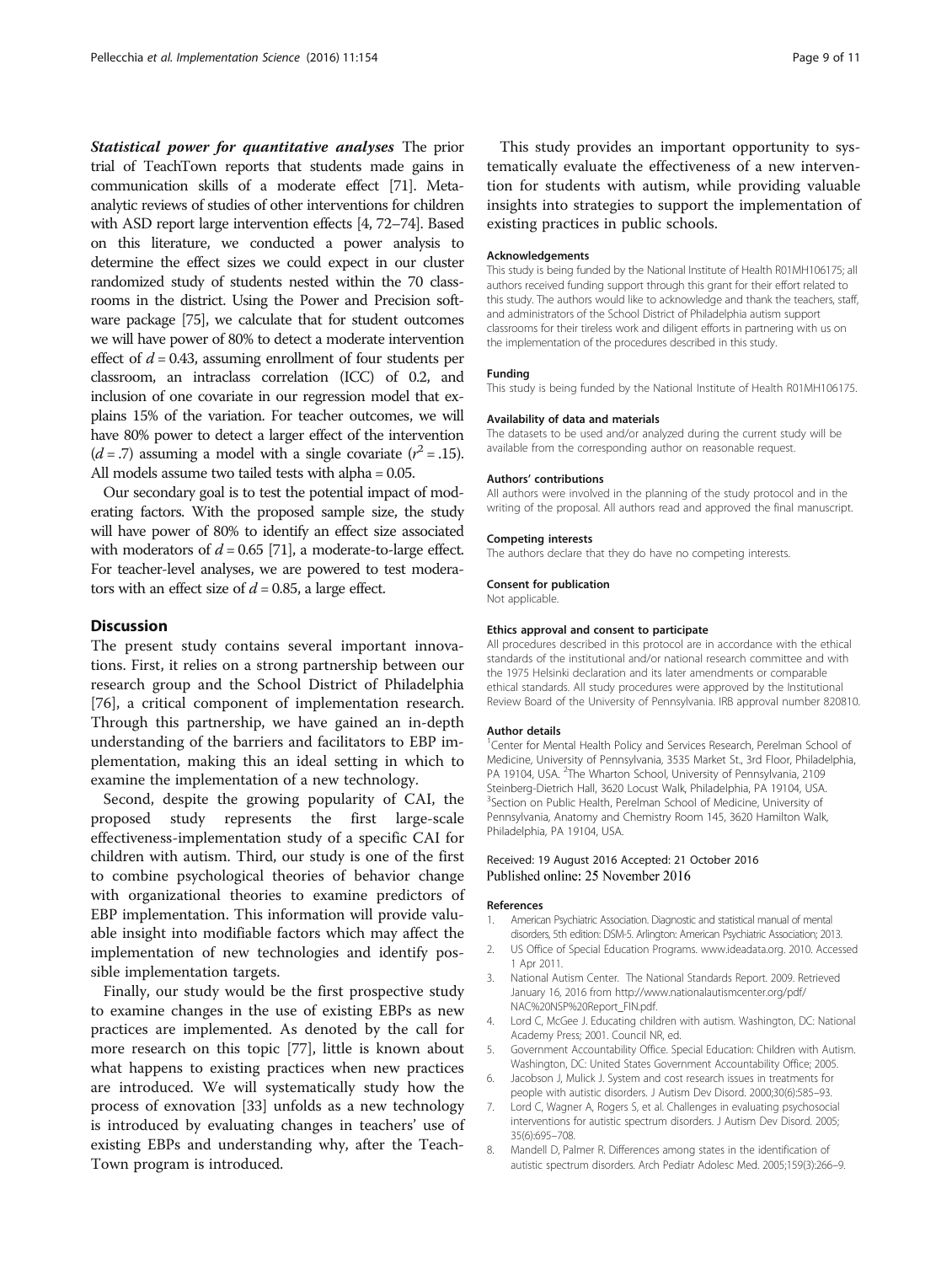- <span id="page-11-0"></span>9. Stahmer A. The basic structure of community early intervention programs for children with autism: provider descriptions. J Autism Dev Disord. 2006; epub ahead of print.
- 10. Lord C, Rutter M, Goode S, et al. Autism diagnostic observation schedule: a standardized observation of communicative and social behavior. J Autism Dev Disord. 1989;19(2):185–212.
- 11. Ploog B. Educational computer games and their applications to developmental disabilities. In: Edvardsen F, Kulle H, editors. Educational games: Design, learning and applications. Hauppauge: Nova Science Publishers, Inc.; 2010. p. 281–97.
- 12. Ploog B, Scharf A, Nelson D, Brooks P. Use of computer-assisted technologies (CAT) to enhance social, communicative, and language development in children with autism spectrum disorders. J Autism Dev Disord. 2013;43(2):301–22.
- 13. Khowaja K, Salim S. A systematic review of strategies and computer-based intervention (cbi) for reading comprehension of children with autism. Research in Autism Spectrum Disorders. 2013;7(9):1111–21.
- 14. Knight V, McKissick B, Saunders A. A review of technology-based interventions to teach academic skills to students with autism spectrum disorder. J Autism Dev Disord 2013;electronic publication ahead of print.
- 15. Self T, Scudder RR, Weheba G, Crumrine D. A virutal approach to teaching safety skills to children with autism spectrum disorder. Topics in Language Disorders. 2007;27(3):242–53.
- 16. Ramdoss S, Lang R, Fragale C, et al. Use of computer-based interventions to promote daily living skills in individuals with intellectual disabilities: a systematic review. Journal of Developmental and Physical Disabilities. 2002; 24(2):197–215.
- 17. Ramdoss S, Machalicek W, Rispoli M, Mulloy A, Lang R, O'Reilly M. Computer-based interventions to improve social and emotional skills in individuals with autism spectrum disorders: a systematic review. Dev Neurorehabil. 2012;15(2):119–35.
- 18. Wainer AL, Ingersoll BR. The use of innovative computer technology for teaching social communication to individuals with autism spectrum disorders. Res Autism Spect Dis. 2011;5(1):96–107.
- 19. Hetzroni OE, Tannous J. Effects of a computer-based intervention program on the communicative functions of children with autism. J Autism Dev Disord. 2004;34(2):95–113.
- 20. Pennington RC. Computer-assisted instruction for teaching academic skills to students with autism spectrum disorders: a review of literature. Focus Autism Dev Dis. 2010;25(4):239–48.
- 21. Plienis AJ, Romanczyk RG. Analyses of performance, behavior, and predictors for severely disturbed-children—a comparison of adult vs computer instruction. Anal Interven Devel. 1985;5(4):345–56.
- 22. Whalen C, Moss D, Ilan A, et al. Efficacy of TeachTown: Basics computerassisted intervention for the intensive comprehensive autism program in Los Angeles unified school district. Autism. 2010;14(3):179–97.
- 23. Curran GM, Bauer M, Mittman B, Pyne JM, Stetler C. Effectivenessimplementation hybrid designs: combining elements of clinical effectiveness and implementation research to enhance public health impact. Med Care. 2012;50(3):217–26.
- 24. Williams N, Glisson C. The role of organizational culture and climate in the dissemination and implementation of empirically supported treatments for youth. In: Beidas R, Kendall P, editors. Dissemination and implementation of evidencebased practices in child and adolescent mental health. New York; 2014.
- 25. Williams NJ. Assessing mental health clinicians' intentions to adopt evidence-based treatments: reliability and validity testing of the evidencebased treatment intentions scale. Implement Sci. 2016;11(1):60. doi:[10.1186/](http://dx.doi.org/10.1186/s13012-016-0417-3) [s13012-016-0417-3.](http://dx.doi.org/10.1186/s13012-016-0417-3)
- 26. Lee J, Cerreto F, Lee J. Theory of planned behavior and teachers' decisions regarding use of educational technology. Educ Technol Soc. 2010;13(1):152–64.
- 27. Crawley F. Intentions of science teachers to use investigative teaching methods: a test of the theory of planned behavior. Journal of Research in Science Teaching. 1990;27:685–97.
- 28. Haney J, Czerniak C, Lumpe A. Teacher beliefs and intentions regarding the implementation of science education reform strands. Journal of Research in Science Teaching. 1996;33:971–93.
- 29. Burak L. Examination and prediction of elementary school teachers' intentions to teach HIV/AIDS education. AIDS Educ Prev. 1994;6:310–21.
- 30. Beets M, Flay B, Vuchinich S, Acock A, Li K, Allred C. School climate and teachers' beliefs and attitudes associated with implementation of the positive action program: a diffusion of innovations model. Prev Sci. 2008;9(4):264–75.
- 31. Rimm-Kaufman S, Sawyer L. Primary grade teachers' self-efficacy beliefs, attitudes toward teaching, and discipline and teaching priorities in relation to the responsive classroom approach. Elementary School Journal. 2004;104(4):321–41.
- 32. Weiner BJ, Belden CM, Bergmire DM, Johnston M. The meaning and measurement of implementation climate. Implement Sci. 2011;6:78.
- 33. Kimberly JR, Evanisko MJ. Organizational innovation: the influence of individual, organizational, and contextual factors on hospital adoption of technological and administrative innovations. Acad Manage J. 1981; 24(4):689–713.
- 34. Stirman SW, Kimberly J, Cook N, Calloway A, Castro F, Charns M. The sustainability of new programs and innovations: a review of the empirical literature and recommendations for future research. Implement Sci 2012;7.
- 35. Kimberly J. Managerial Innovation. In: Nystrom PC, Starbuck WH, editors. Handbook of Organizational Design, vol. 1. New York: Oxford University Press; 1981. p. 84–104.
- 36. Curran M, Bauer M, Mittman B, Pyne J, Stetler C. Effectivenessimplementation hybrid designs: combining elements of clinical effectiveness and implementation research to enhance public health impact. Med Care. 2012;50(3):217–26.
- 37. Smith T. Discrete trial training in the treatment of autism. Focus on Autism and Other Developmental Disabilities. 2001;16:2.
- 38. Rose RD, Lang AJ, Welch SS, et al. Training primary care staff to deliver a computer-assisted cognitive-behavioral therapy program for anxiety disorders. Gen Hosp Psychiatry. 2011;33(4):336–42.
- 39. Beidas RS, Koerner K, Weingardt KR, Kendall PC. Training research: practical recommendations for maximum impact. Adm Policy Ment Hlth. 2011;38(4):223–37.
- 40. Beidas RS, Kendall PC. Training therapists in evidence-based practice: a critical review of studies from a systems-contextual perspective. Clin Psychol-Sci Pr. 2010;17(1):1–30.
- 41. Elliott CD. Differential ability scales. San Antonio: The Psychological Corporation; 1990.
- 42. Harrison P, Oakland T. Adaptive Behavior Assessment System–Second Edition. San Antonio: The Psychological Corporation; 2003.
- 43. Bracken B. Bracken Basic Concept Scale Receptive Third Edition. San Antonio: Harcourt Assessment; 2006.
- 44. Schaefer B, Shur K, Macri-Summers M, MacDonald S. Preschool children's learning behaviors, concept attainment, social skills, and problem behaviors: validity evidence for preschool learning behaviors scale scores. J Psychoeduc Assess. 2004;22(15):15–32.
- 45. Kern L, DuPaul G, Volpe R, et al. Multisetting assessment-based intervention for young children at risk for attention deficit hyperactivity disorder: initial effects on academic and behavioral functioning. School Psychology Review. 2007;36(2):237–55.
- 46. Rhyner PM, Bracken BA. Concurrent validity of the Bracken Basic Concept Scale with language and intelligence measures. J Commun Disord. 2003;21(6):479–89.
- 47. Cohen IL. Criterion-related validity of the PDD behavior inventory. J Autism Dev Disord. 2003;33(1):47–53.
- 48. Chandler S, Charman T, Baird G, et al. Validation of the social communication questionnaire in a population cohort of children with autism spectrum disorders. J Am Acad Child Adolesc Psychiatry. 2007;46(10):1324–32.
- 49. Sashegyi A, Brown S, Farrell P. Application of generalized random effects regression models for cluster-correlated longitudinal data to a school-based smoking prevention trial. Am J Epidemiol. 2000;152:1192–200.
- 50. Donner A, Klar N. Cluster Randomization Trials in Health Research. London: Arnold; 2000.
- 51. Murray D, Hannan P, Wolfinger R, Baker W, Dwyer J. Analysis of data from group-randomized trials with repeat observations on the same groups. Stat Med. 1998;17:1581–600.
- 52. Stahmer AC, Reed S, Lee E, Reisinger EM, Connell JE, Mandell DS. Training teachers to use evidence-based practices for autism: examining procedural implementation fidelity. Psychol Sch. 2015;52(2):181–95.
- 53. Proctor E, Silmere H, Raghavan R, et al. Outcomes for implementation research: conceptual distinctions, measurement challenges, and research agenda. Adm Policy Ment Hlth. 2011;38(2):65–76.
- Sheeran P. Intention–behavior relations: a conceptual and empirical review. In: Stroebe W, Hewstone M, editors. European Review of Social Psychology. Chichester: Wiley; 2002.
- 55. Armitage CJ, Conner M. Efficacy of the theory of planned behaviour: a meta-analytic review. British Journal of Social Psychology. 2001;40:471–99.
- 56. Godin G, Kok G. The theory of planned behavior: a review of its applications to health-related behaviors. Am J Health Promot. 1996;11(2):87–98.